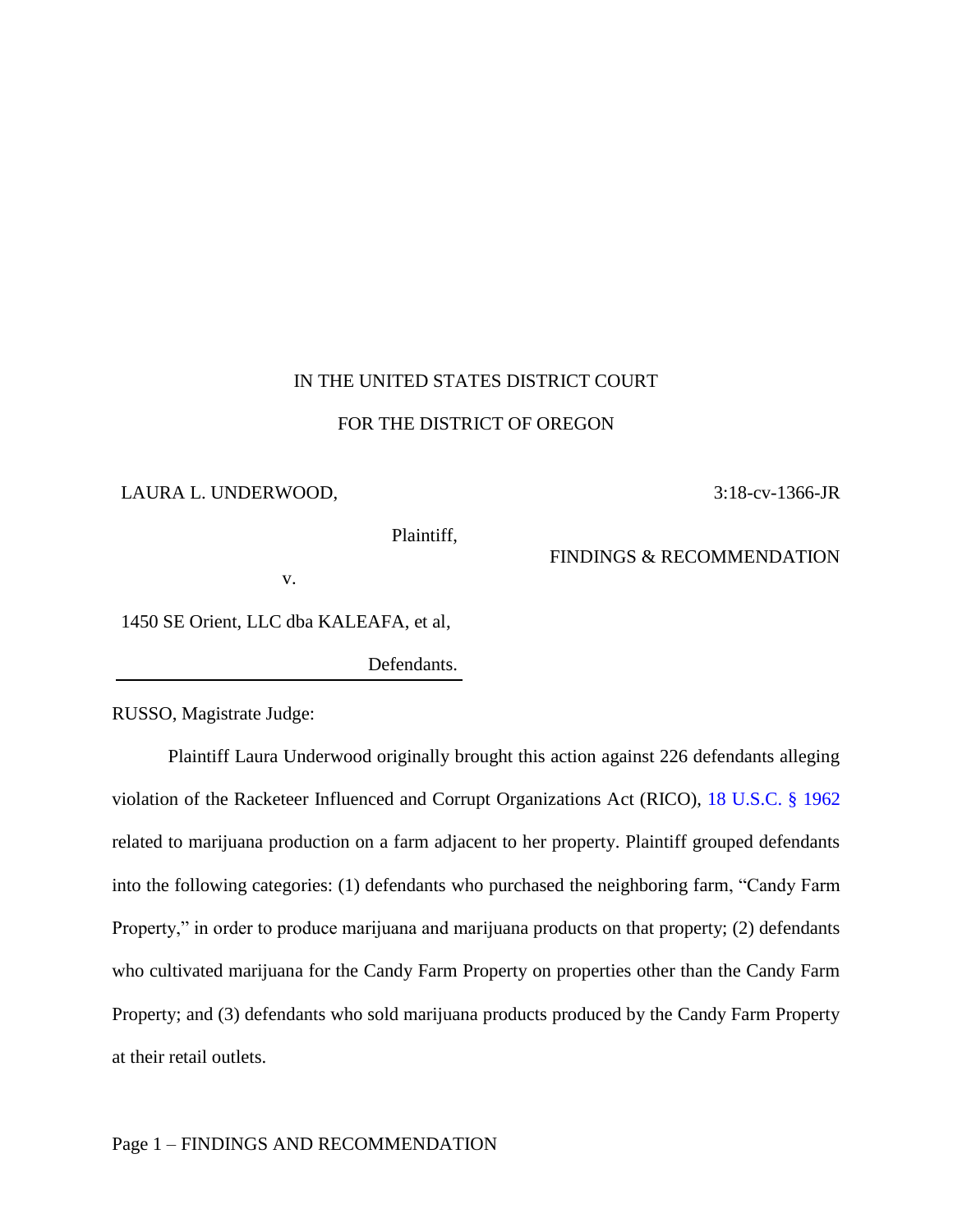Plaintiff filed her first amended complaint on October 15, 2018. (ECF [#127\)](https://ecf.ord.uscourts.gov/doc1/15116827648). On March 18, 2019, the Court severed the retail defendants from this action. (ECF [#377\)](https://ecf.ord.uscourts.gov/doc1/15117013953). On April 16, 2019, plaintiff filed a RICO case statement. (ECF [#397\)](https://ecf.ord.uscourts.gov/doc1/15117051343). On April 29, 2019, defendants moved to dismiss the First Amended Complaint. (ECF [#412\)](https://ecf.ord.uscourts.gov/doc1/15117068673). On June 14, 2019, this Court issued a Findings and Recommendation recommending dismissal, which was adopted in full on July 3, 2019. (ECF [#486,](https://ecf.ord.uscourts.gov/doc1/15117125889) [#491\)](https://ecf.ord.uscourts.gov/doc1/15117147763). Plaintiff was allowed 60 days to file a second amended complaint.

Defendants 7Points Inc., Robert Marion Elam, Michael R. Munzing, Joel Matthew Fischer, Aaron Howard, Mason Reed Walker, East Fork Agriculture LLC, Nathan Cole Howard, Joseph River Perkins, Darlene Siegel, David Alan Kline, Willamette Valley Resources LLC, Jason Reynolds, Steven Penman, Sugar Tree Farm, LLC, Certified Portland LLC, and Adam Raymond Kirkwood, High Noon Farm LLC, Tyson J. Lewis, and Gregory Neale Perrin now move to dismiss plaintiff's second amended complaint. (ECF [#528\)](https://ecf.ord.uscourts.gov/doc1/15117308486). Defendants Evette Pavich, Nicholas Pavich, and N&A Investments, LLC joined in the motion to dismiss and raised an additional ground for dismissal. (ECF [#533\)](https://ecf.ord.uscourts.gov/doc1/15117311322). The Court held oral argument on February 20, 2020. For the reasons stated below, defendants' motions to dismiss should be denied.

### ALLEGATIONS

Plaintiff is an Oregon property owner who lives immediately adjacent to the former Oregon Candy Farm located at 48620 SE Highway 26 in Sandy, Oregon (Candy Farm Property). Second Amended Complaint at  $\P$ 1 (ECF [#500\)](https://ecf.ord.uscourts.gov/doc1/15117217678). Defendants Alexander Pavich, Evette Pavich and Nicholas Pavich own and control defendant N&A (the Pavich Defendants). Plaintiff alleges that in August 2013, defendant N&A acquired the Candy Farm Property for the purposes of cultivating marijuana, manufacturing concentrated marijuana extracts, and producing marijuana-infused products to sell. Plaintiff alleges these activities constitute a criminal enterprise (the Marijuana Operation). Plaintiff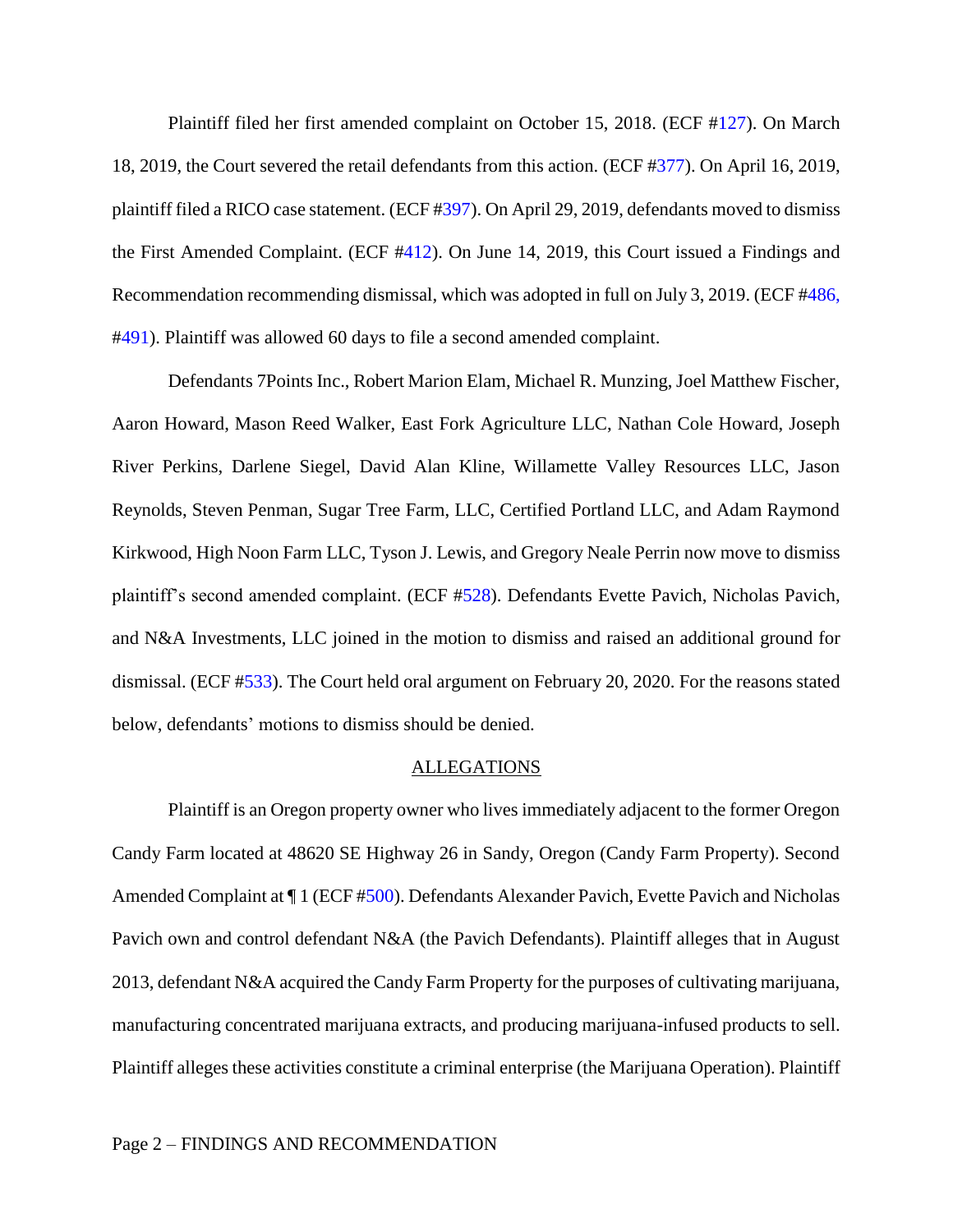further alleges each of the Pavich defendants agreed to make a financial investment in the Marijuana Operation, and in exchange, each of them would receive a portion of the Marijuana Operation proceeds. Id. at ¶¶ 51-52.

Plaintiff alleges the Pavich defendants and defendant Aligra Marie Rainy developed the Candy Farm Property beginning in September 2013 in preparation for the Marijuana Operation. Id. at ¶¶ 53-55. Plaintiff further alleges the Pavich defendants formed other companies such as defendant Chronic Creations, LLC and defendant Oregon Candy Farm, LLC to manufacture marijuana products and market and sell those products. Id. at e.g.,  $\P$  56-57. Plaintiff alleges other defendants such as defendant 7Points, Inc. also joined in the Marijuana Operation to produce marijuana for Chronic Creations and defendant Oregon Candy Farm, LLC. Id. at e.g., ¶¶ 63-64.

Plaintiff alleges all defendants engaged in the production and sale of a controlled substance in violation of the Controlled Substances Act. [21 U.S.C. §§ 812,](https://www.westlaw.com/Document/NAC6A8E102B1611E9A66A89330483893E/View/FullText.html?transitionType=Default&contextData=(sc.Default)&VR=3.0&RS=da3.0) [823,](https://1.next.westlaw.com/Document/N01D3DBF1E29B11E89FD9BC93B9798268/View/FullText.html?originationContext=documenttoc&transitionType=CategoryPageItem&contextData=(sc.Default)) [841,](https://1.next.westlaw.com/Document/NCDC72E30258D11E9886EE581FC384A29/View/FullText.html?originationContext=documenttoc&transitionType=CategoryPageItem&contextData=(sc.Default)) [844.](https://1.next.westlaw.com/Document/N7E716C10B53911DFB462BC22CE5A6A0E/View/FullText.html?originationContext=document&contextData=(sc.Category)&transitionType=StatuteNavigator&needToInjectTerms=False) Plaintiff further alleges violation of the Controlled Substances Act and other criminal statutes through advertisements of marijuana products, facilitation of financial transactions, and reinvestments of proceeds from marijuana sales. [21 U.S.C. §§ 843,](https://www.westlaw.com/Document/N1F2C7E30400411DEBC4FE2166D3981A1/View/FullText.html?transitionType=Default&contextData=(sc.Default)&VR=3.0&RS=da3.0) [854;](https://1.next.westlaw.com/Document/N86008EF0A35911D8B9DE9866EEAFC42E/View/FullText.html?originationContext=document&contextData=(sc.Document)&transitionType=StatuteNavigator&needToInjectTerms=False) [18 U.S.C. §§ 1956,](https://www.westlaw.com/Document/N6C640CF0923F11E6882CB8EEAD414055/View/FullText.html?transitionType=Default&contextData=(sc.Default)&VR=3.0&RS=da3.0) [1957.](https://1.next.westlaw.com/Document/N8C0992D017C511E28A628CD7CECCD897/View/FullText.html?originationContext=previousnextsection&contextData=(sc.Default)&transitionType=StatuteNavigator&needToInjectTerms=False) Second Amended Complaint at ¶ 89 (ECF [#500\)](https://ecf.ord.uscourts.gov/doc1/15117217678). Plaintiff alleges defendants' violation of the Controlled Substances Act and money laundering constitutes a conspiracy to engage in a pattern of racketeering activity. Id. at ¶¶ 93-121. Accordingly, plaintiff asserts all defendants violated RICO by conspiring to conduct the affairs of the Marijuana Operation. Id. at  $\P$  124-27. Plaintiff alleges defendants specifically violated [18 U.S.C. § 1962\(c\)](https://www.westlaw.com/Document/NF94379C0B36411D8983DF34406B5929B/View/FullText.html?transitionType=Default&contextData=(sc.Default)&VR=3.0&RS=da3.0) (use of an enterprise to conduct a pattern of racketeering activity) and [18 U.S.C. § 1962\(d\)](https://www.westlaw.com/Document/NF94379C0B36411D8983DF34406B5929B/View/FullText.html?transitionType=Default&contextData=(sc.Default)&VR=3.0&RS=da3.0) (conspiracy to conduct such an activity).

Plaintiff alleges defendants' violation of RICO "directly and proximately injured [her] Property by diminishing its market value and making it more difficult to sell." Second Amended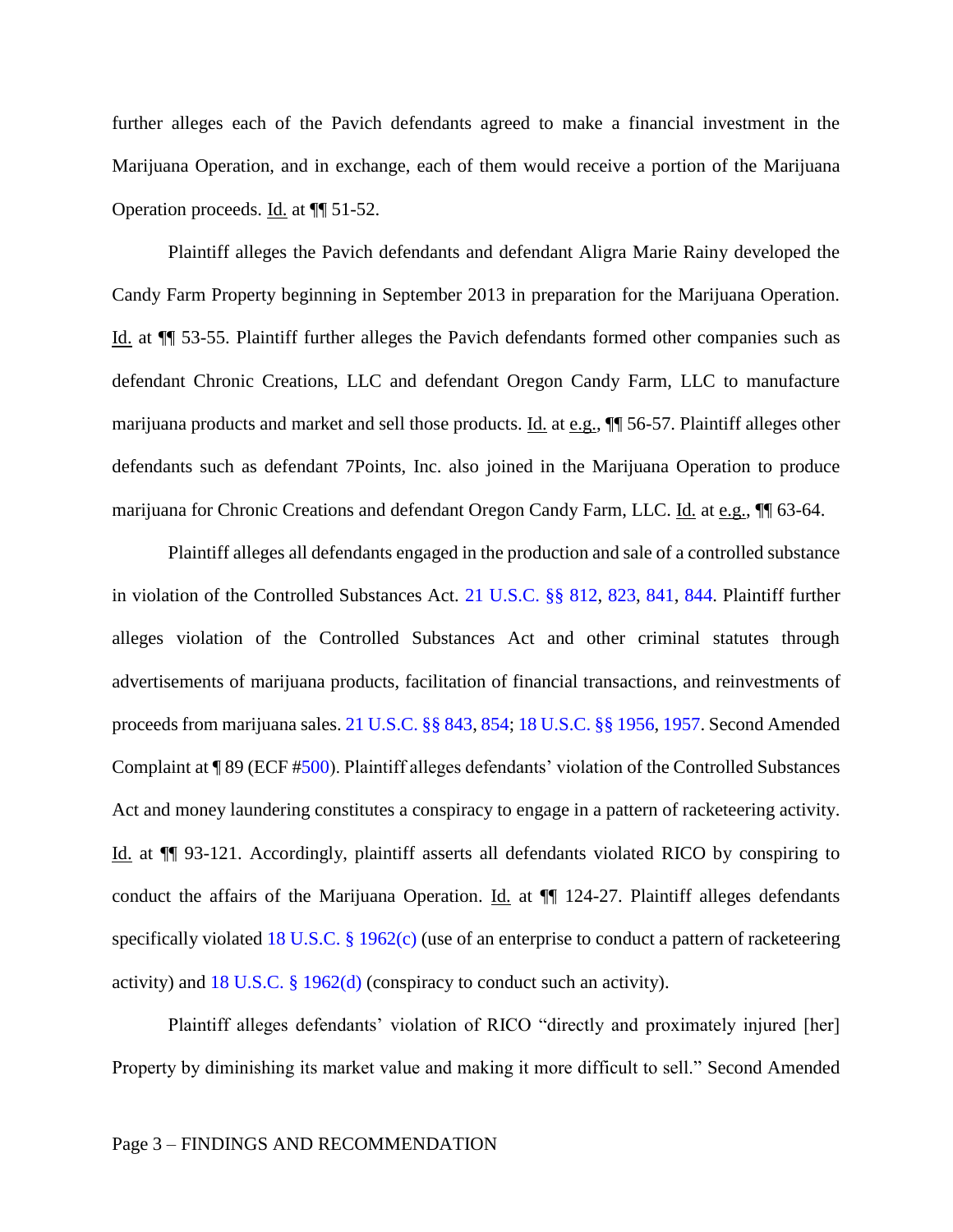Complaint at ¶ 129 (ECF [#500\)](https://ecf.ord.uscourts.gov/doc1/15117217678); see also ¶¶ 87-88 (describing in detail the impact on plaintiff's property). In addition, plaintiff alleges:

On or about April 2019, Plaintiff decided to sell Plaintiff's Property and began advertising it for sale. Plaintiff has continuously and publicly advertised Plaintiff's Property for sale since such time. Plaintiff's Property is attractive and well maintained, and the advertisements for it feature appealing photographs and a full description of the property's many attributes. However, prospective purchasers can easily access public records on the Internet evidencing the marijuana-related uses of the adjacent Candy Farm Property. Furthermore, the pungent smell of marijuana is often quite evident on Plaintiff's Property, particularly on warm days. Since on or about April 2019, Plaintiff has materially reduced the asking price for Plaintiff's Property several times. The current asking price for Plaintiff's Property is materially less than the sale prices of comparable properties not located next door to marijuana operations. To date, Plaintiff has received no offers to purchase Plaintiff's Property at any price, despite the strong local real estate market.

Second Amended Complaint at ¶ 88 (ECF [#500\)](https://ecf.ord.uscourts.gov/doc1/15117217678).

### DISCUSSION

Defendants assert the complaint must be dismissed because plaintiff has not and cannot allege an injury sufficient to state a RICO claim.

A civil RICO action allows "[a]ny person injured in his business or property by reason of a violation of" the RICO statute to bring a civil suit for treble damages. [18 U.S.C. §1964\(c\).](https://www.westlaw.com/Document/NFCBB1450B36411D8983DF34406B5929B/View/FullText.html?transitionType=Default&contextData=(sc.Default)&VR=3.0&RS=da3.0) To demonstrate RICO standing, a plaintiff must allege that she suffered an injury to her business or property as a proximate result of the alleged racketeering activity. [Holmes v. Securities Investor](https://www.westlaw.com/Document/Ia098429b9c9a11d993e6d35cc61aab4a/View/FullText.html?transitionType=Default&contextData=(sc.Default)&VR=3.0&RS=da3.0)  [Protection Corp., 503 U.S. 258 \(1992\).](https://www.westlaw.com/Document/Ia098429b9c9a11d993e6d35cc61aab4a/View/FullText.html?transitionType=Default&contextData=(sc.Default)&VR=3.0&RS=da3.0) Thus, among other elements, in order to state a RICO cause of action, plaintiff must allege harm to a specific business or property interest cognizable under state law. [Newcal Indus., Inc. v. Ikon Office Sol., 513 F.3d 1038, 1055 \(9th Cir. 2008\).](https://www.westlaw.com/Document/Id67bc408c9d311dcb6a3a099756c05b7/View/FullText.html?transitionType=Default&contextData=(sc.Default)&VR=3.0&RS=da3.0&fragmentIdentifier=co_pp_sp_506_1055) Moreover, the harm must result in concrete financial loss and not mere injury to a valuable intangible property interest. [Chaset v. Fleer/Skybox Int'l, 300](https://www.westlaw.com/Document/I58932b7979e211d9ac1ffa9f33b6c3b0/View/FullText.html?transitionType=Default&contextData=(sc.Default)&VR=3.0&RS=da3.0&fragmentIdentifier=co_pp_sp_506_1087) F.3d 1083, 1087 (9th Cir. 2002).

Page 4 – FINDINGS AND RECOMMENDATION As noted above, plaintiff alleges only that she suffered injury to the value of her property, such that, she is unable to sell her property. Defendants assert four grounds to dismiss plaintiff's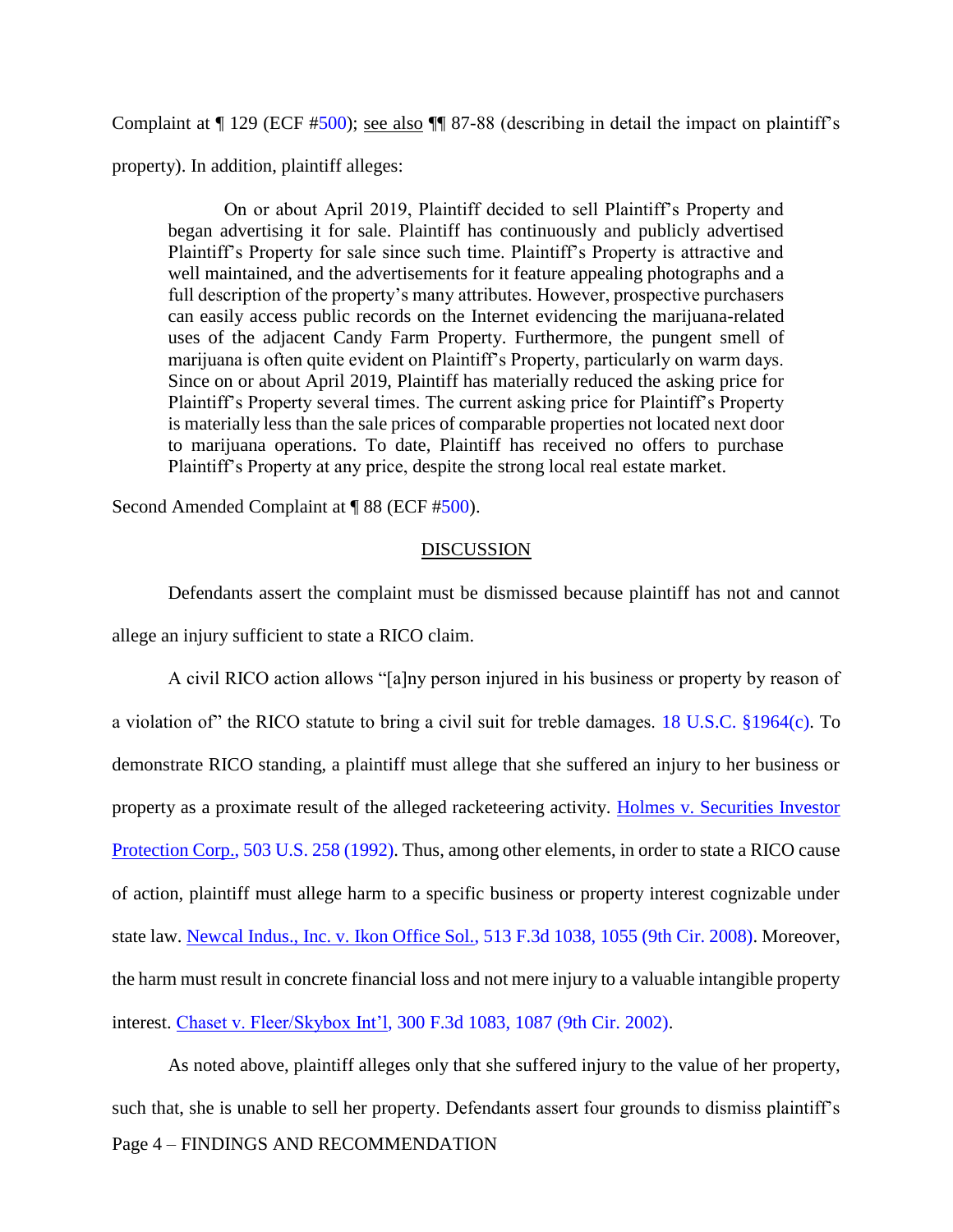complaint: (1) plaintiff's allegations do not amount to a concrete financial loss; (2) plaintiff's injury is not recognized as a property injury under Oregon state law; (3) judicially noticeable records show that plaintiff's allegations are not plausible; and (4) plaintiff has not pled a direct causal relationship between the RICO violations and plaintiff's harms.

### A. Concrete Financial Loss

Defendants argue "[a]lthough [plaintiff] states that she 'decided to sell' her property and that she has failed to do so to date, she does not identify any quantifiable harm caused by defendants' conduct." Defendants' Motion to Dismiss Second Amended Complaint, p. 14 (ECF [#528\)](https://ecf.ord.uscourts.gov/doc1/15117308486) (quoting Second Amended Complaint at ¶ 88 (ECF [#500\)](https://ecf.ord.uscourts.gov/doc1/15117217678)). Plaintiff's First Amended Complaint (ECF [#127\)](https://ecf.ord.uscourts.gov/doc1/15116827648) failed to allege an attempt to monetize the property's value, therefore plaintiff had not alleged a concrete financial loss. Findings & Recommendation, p. 9 (ECF [#486\)](https://ecf.ord.uscourts.gov/doc1/15117125889). Plaintiff now alleges she has "continuously and publicly advertised" her property for sale since April 2019, and she has not received an offer at any price, despite reducing her asking price several times. Second Amended Complaint at  $\P$  88 (ECF [#500\)](https://ecf.ord.uscourts.gov/doc1/15117217678). The issue before the Court is whether plaintiff's intent to monetize the property's value sufficiently alleges a concrete financial loss.

In the Ninth Circuit, when evaluating whether a plaintiff has sufficiently alleged concrete financial loss, courts must "examine carefully the nature of the asserted harm." Canyon County v. [Syngenta Seeds, Inc., 519 F.3d 969, 975 \(9th Cir. 2008\)](https://www.westlaw.com/Document/I6794bd61f76911dca9c2f716e0c816ba/View/FullText.html?transitionType=Default&contextData=(sc.Default)&VR=3.0&RS=da3.0&fragmentIdentifier=co_pp_sp_506_975) (quoting [Oscar v. Univ. Students Coop.](https://www.westlaw.com/Document/Ia8e9dc6994cf11d9bdd1cfdd544ca3a4/View/FullText.html?transitionType=Default&contextData=(sc.Default)&VR=3.0&RS=da3.0&fragmentIdentifier=co_pp_sp_350_785)  [Ass'n, 965 F.2d 783, 785 \(9th Cir. 1992\)\)](https://www.westlaw.com/Document/Ia8e9dc6994cf11d9bdd1cfdd544ca3a4/View/FullText.html?transitionType=Default&contextData=(sc.Default)&VR=3.0&RS=da3.0&fragmentIdentifier=co_pp_sp_350_785). Beyond merely alleging financial loss, a plaintiff must allege harm to a specific business or property interest, which is a categorical inquiry typically determined by reference to state law. **Id.** Without harm to a specific property interest, "there is no injury . . . within the meaning of RICO."  $\underline{Id}$ . (quoting  $\underline{Diaz}$  v. Gates, 420 F.3d 897, 900 (9th Cir.  $2005)$ ).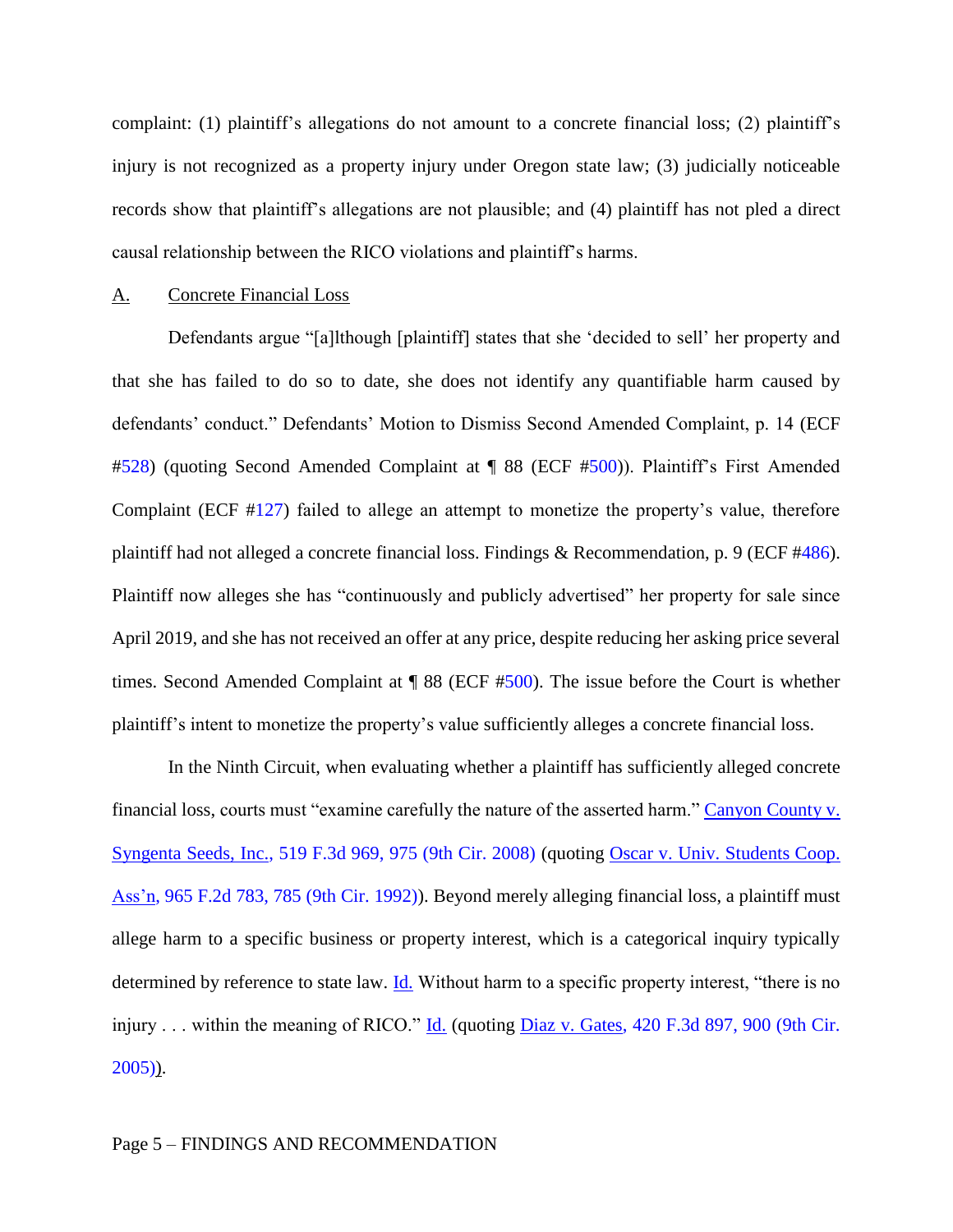The Ninth Circuit defines concrete financial loss as a showing of actual financial loss to the plaintiff. Steele [v. Hospital Corp. of America, 36 F.3d 69, 70 \(9th Cir. 1994\)](https://www.westlaw.com/Document/Id5f228d9970811d9a707f4371c9c34f0/View/FullText.html?transitionType=Default&contextData=(sc.Default)&VR=3.0&RS=da3.0&fragmentIdentifier=co_pp_sp_506_70) ("It is not enough that the patients show that their insurance company had to pay out more than it otherwise would have without the alleged RICO violation. This does not constitute financial loss to them."); Oscar, [965 F.2d](https://www.westlaw.com/Document/Ia8e9dc6994cf11d9bdd1cfdd544ca3a4/View/FullText.html?transitionType=Default&contextData=(sc.Default)&VR=3.0&RS=da3.0&fragmentIdentifier=co_pp_sp_350_787) at 787 n. 5 ("If Oscar's Maserati was smashed, or her house was burned down, she is injured in a variety of ways. However, if her insurance pays the full cost of replacing these items, she has suffered no *financial* loss." (emphasis in original)). Financial loss is not "injury to a valuable intangible property interest." [Oscar, 965 F.2d at](https://www.westlaw.com/Document/Ia8e9dc6994cf11d9bdd1cfdd544ca3a4/View/FullText.html?transitionType=Default&contextData=(sc.Default)&VR=3.0&RS=da3.0&fragmentIdentifier=co_pp_sp_350_785) 785 (quoting Berg v. First State Ins. Co., [915 F.2d 460, 464 \(9th Cir. 1990\)\)](https://www.westlaw.com/Document/I77a5f7d6972511d9a707f4371c9c34f0/View/FullText.html?transitionType=Default&contextData=(sc.Default)&VR=3.0&RS=da3.0&fragmentIdentifier=co_pp_sp_350_464).

Under similar facts and after a thorough analysis of the concrete financial loss requirement, this District found "that a plaintiff who has not alleged specific prior attempts to monetize a property interest must plausibly allege at least a present intent or desire to do so." Ainsworth v. [Owenby, 326 F. Supp. 3d 1111, 1125 \(D. Or. 2018\);](https://www.westlaw.com/Document/Icbf5f330a48111e8943bb2cb5f7224e8/View/FullText.html?transitionType=Default&contextData=(sc.Default)&VR=3.0&RS=da3.0&fragmentIdentifier=co_pp_sp_7903_1125) see generally [Oscar, 965 F.2d at 787](https://www.westlaw.com/Document/Ia8e9dc6994cf11d9bdd1cfdd544ca3a4/View/FullText.html?transitionType=Default&contextData=(sc.Default)&VR=3.0&RS=da3.0&fragmentIdentifier=co_pp_sp_350_787) (holding an abstract drop in the fair market value of plaintiff's leasehold interest was not a concrete financial loss because plaintiff had not alleged an intent to sublet her interest). Specifically, this District has held, "in order to plausibly allege a concrete financial loss in this case, Plaintiffs 'must make good faith allegations that they attempted or currently desire to convert those [property] interests into a pecuniary form.'" [Shoultz v. Derrick, 369 F. Supp. 3d 1120, 1128 \(D. Or. 2019\)](https://www.westlaw.com/Document/I2c455060391411e987fd8441446aa305/View/FullText.html?transitionType=Default&contextData=(sc.Default)&VR=3.0&RS=da3.0&fragmentIdentifier=co_pp_sp_7903_1128) (quoting [Ainsworth, 326 F. Supp. 3d at 1126\)](https://www.westlaw.com/Document/Icbf5f330a48111e8943bb2cb5f7224e8/View/FullText.html?transitionType=Default&contextData=(sc.Default)&VR=3.0&RS=da3.0&fragmentIdentifier=co_pp_sp_7903_1126) (alteration in original). Previously, this Court recognized plaintiff had not "alleged a desire to sell her property and thus any alleged diminution in value represents a purely speculative loss." Findings & Recommendations, p. 7 (ECF [#486\)](https://ecf.ord.uscourts.gov/doc1/15117125889).

Here, plaintiff has amended her complaint to conform with this pleading requirement. Plaintiff now alleges not only diminution in value, but also that defendants' conduct amounts to a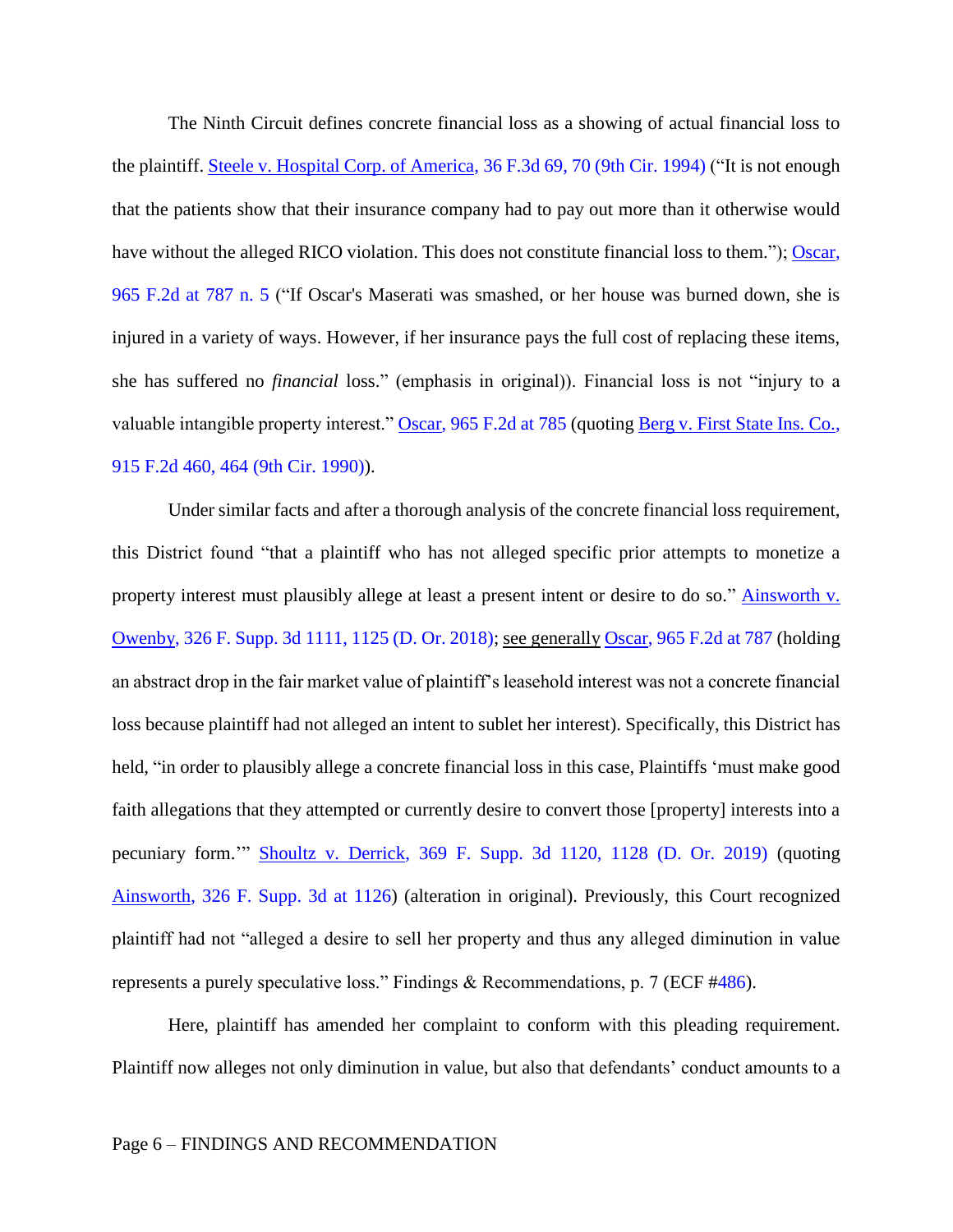barrier that prevents her from selling her property and converting the property's equity into a pecuniary form. Accordingly, the motion to dismiss, on this basis, should be denied.

### B. Cognizable Injury Under State Law

Defendants argue that plaintiff's allegations of diminished property value do not constitute a property injury under Oregon law because the alleged harm is only temporary. Defendants' Motion to Dismiss Second Amended Complaint, p. 10 (ECF [#528\)](https://ecf.ord.uscourts.gov/doc1/15117308486). The validity of plaintiff's claim relies, in part, on whether she has sufficiently alleged a property injury cognizable under state law.

As defendants note, diminution in value caused by a temporary nuisance is not a cognizable property injury. [Porges v. Jacobs, 75 Or. 488, 493, 147 P. 396, 398 \(1915\).](https://www.westlaw.com/Document/Ifa9aa1f9f7f011d983e7e9deff98dc6f/View/FullText.html?transitionType=Default&contextData=(sc.Default)&VR=3.0&RS=da3.0&fragmentIdentifier=co_pp_sp_641_493) In fact, it is error to admit "testimony as to the depreciation in the market value of plaintiff's property caused by the alleged nuisance" when "the alleged nuisance is temporary and can be abated."  $\underline{Id}$  [at 398;](https://www.westlaw.com/Document/Ia098429b9c9a11d993e6d35cc61aab4a/View/FullText.html?transitionType=Default&contextData=(sc.Default)&VR=3.0&RS=da3.0&fragmentIdentifier=co_pp_sp_780_398) see [Fowler v. Crown-Zellerbach Corp., 163 F.2d 773 \(9th Cir. 1947\)](https://www.westlaw.com/Document/If59048e4549e11d9a99c85a9e6023ffa/View/FullText.html?transitionType=Default&contextData=(sc.Default)&VR=3.0&RS=da3.0) (citing Porges for the proposition that "it is error to admit evidence of depreciation in the market value of a complainant's property caused by a nuisance that is temporary and which can be abated.") "Temporary injury, or injury which is reasonably susceptible of repair, justifies damages measured by the loss of use or rental value during the period of the injury, or the cost of restoration, or both, depending on the circumstances." [Hudson v. Peavey Oil Co., 279 Or. 3, 10, 566 P.2d 175, 179 \(1977\)](https://www.westlaw.com/Document/Ie8073fa5f74a11d9b386b232635db992/View/FullText.html?transitionType=Default&contextData=(sc.Default)&VR=3.0&RS=da3.0&fragmentIdentifier=co_pp_sp_641_10) (citing [Lemon](https://www.westlaw.com/Document/I71e40e87f76111d9b386b232635db992/View/FullText.html?transitionType=Default&contextData=(sc.Default)&VR=3.0&RS=da3.0&fragmentIdentifier=co_pp_sp_641_546)  [v. Madden, 216 Or. 539, 546, 340 P.2d 977 \(1959\)\)](https://www.westlaw.com/Document/I71e40e87f76111d9b386b232635db992/View/FullText.html?transitionType=Default&contextData=(sc.Default)&VR=3.0&RS=da3.0&fragmentIdentifier=co_pp_sp_641_546); [Huber v. Portland Gas & Coke Co., 128 Or.](https://www.westlaw.com/Document/Id4452914f7d411d98ac8f235252e36df/View/FullText.html?transitionType=Default&contextData=(sc.Default)&VR=3.0&RS=da3.0&fragmentIdentifier=co_pp_sp_641_367)  [363, 367-68, 274 P. 509 \(1929\)](https://www.westlaw.com/Document/Id4452914f7d411d98ac8f235252e36df/View/FullText.html?transitionType=Default&contextData=(sc.Default)&VR=3.0&RS=da3.0&fragmentIdentifier=co_pp_sp_641_367) (though the court was discussing a trespass claim, this case is illustrative in an analysis of the Oregon jurisprudential approach to property injuries and remedies). Accordingly, under Oregon law, a plaintiff cannot recover damages for diminution in market value caused by temporary nuisances that can be abated.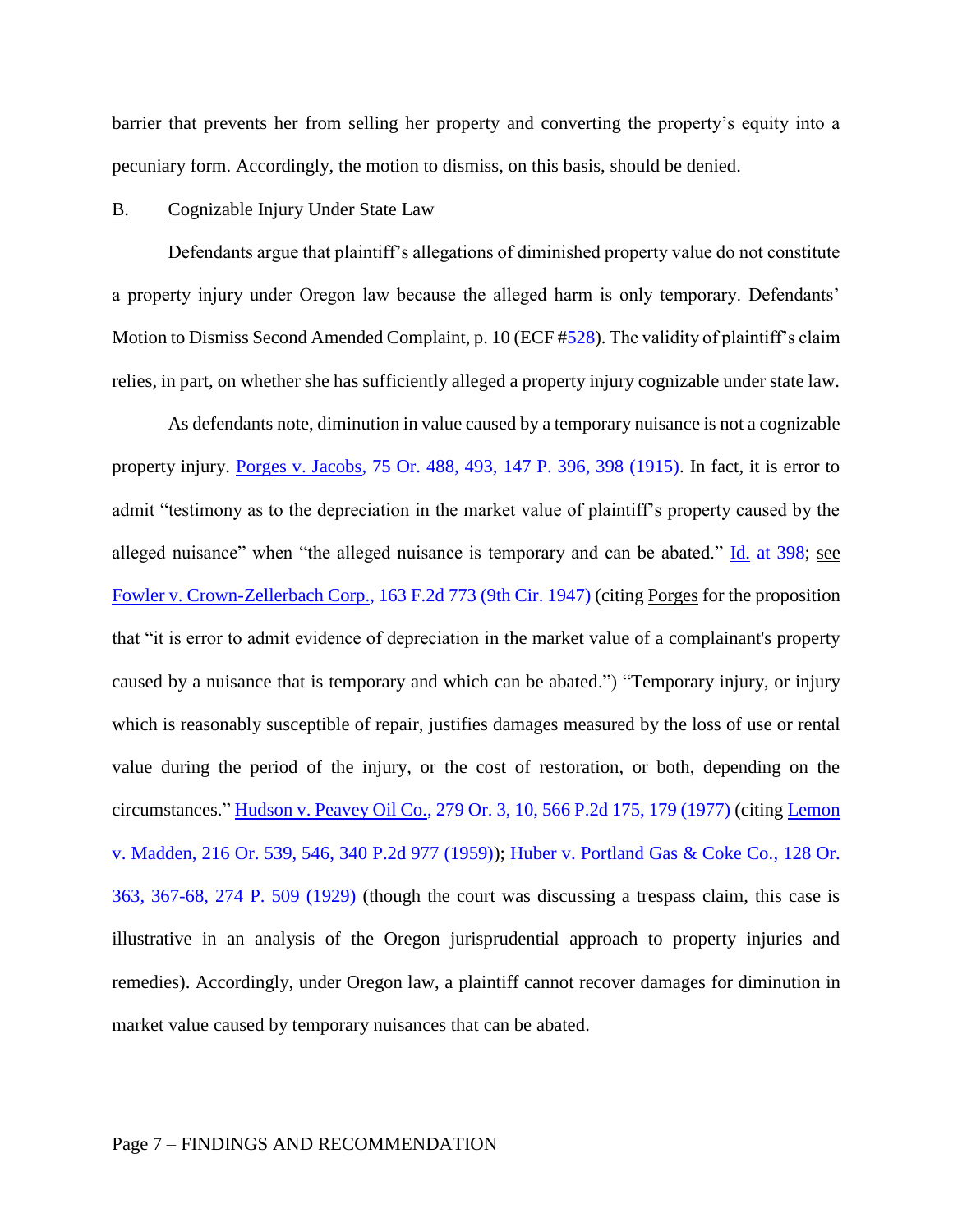Plaintiff alleged that she intends to sell her house, has been attempting to sell her house continuously since April 2019, has not received any offers on her house, and her asking price is less than that of comparable properties. She does not merely allege the value of her house has decreased, but that she is wholly incapable of selling her house. Plaintiff is allegedly unable to monetize her property interest because of the Marijuana Operation. Even if the nuisance has abated, or were to cease in the future, plaintiff has lost the ability to monetize her property at the time she wishes, which may lead to damage that cannot be remedied via a future sale when the nuisance ends. In addition, whether the nuisance has ceased, or is temporary, is a question appropriately resolved on summary judgment. Plaintiff's allegations, taken in the light most favorable to her, establish a past harm, rather than a prospective or speculative harm, for which she could recover under Oregon law. Accordingly, the motion to dismiss should be denied.

#### C. Plausibility of Plaintiff's Allegations

The parties have asked this Court to take judicial notice of several items under [Fed. R.](https://www.westlaw.com/Document/N3CBEF130B96D11D8983DF34406B5929B/View/FullText.html?transitionType=Default&contextData=(sc.Default)&VR=3.0&RS=da3.0)  [Evid.](https://www.westlaw.com/Document/N3CBEF130B96D11D8983DF34406B5929B/View/FullText.html?transitionType=Default&contextData=(sc.Default)&VR=3.0&RS=da3.0) 201. Defendants request the Court take judicial notice of: (1) the OLCC list of approved marijuana business licenses, indicating the absence of defendants' business and the Highway 26 property; and (2) LUBA's decision affirming approval of the change in use application, which defendants attached as Exhibit 1 to their Reply in Support of the Motion to Dismiss Plaintiff's Second Amended Complaint, p. 4, n. 1 (ECF [#544\)](https://ecf.ord.uscourts.gov/doc1/15107356424). Plaintiff asks this Court to take judicial notice of the decision contained in Clackamas County Planning and Zoning file no. Z0630-17. Plaintiff's Response to Defendants' Motion to Dismiss Second Amended Complaint, p. 6, n. 1 (ECF [#541\)](https://ecf.ord.uscourts.gov/doc1/15117342252). Additionally, plaintiff represents that Clean Remedies, LLC, has been processing and producing marijuana products at the Candy Farm Property, based on a Land Use Compatibility Statement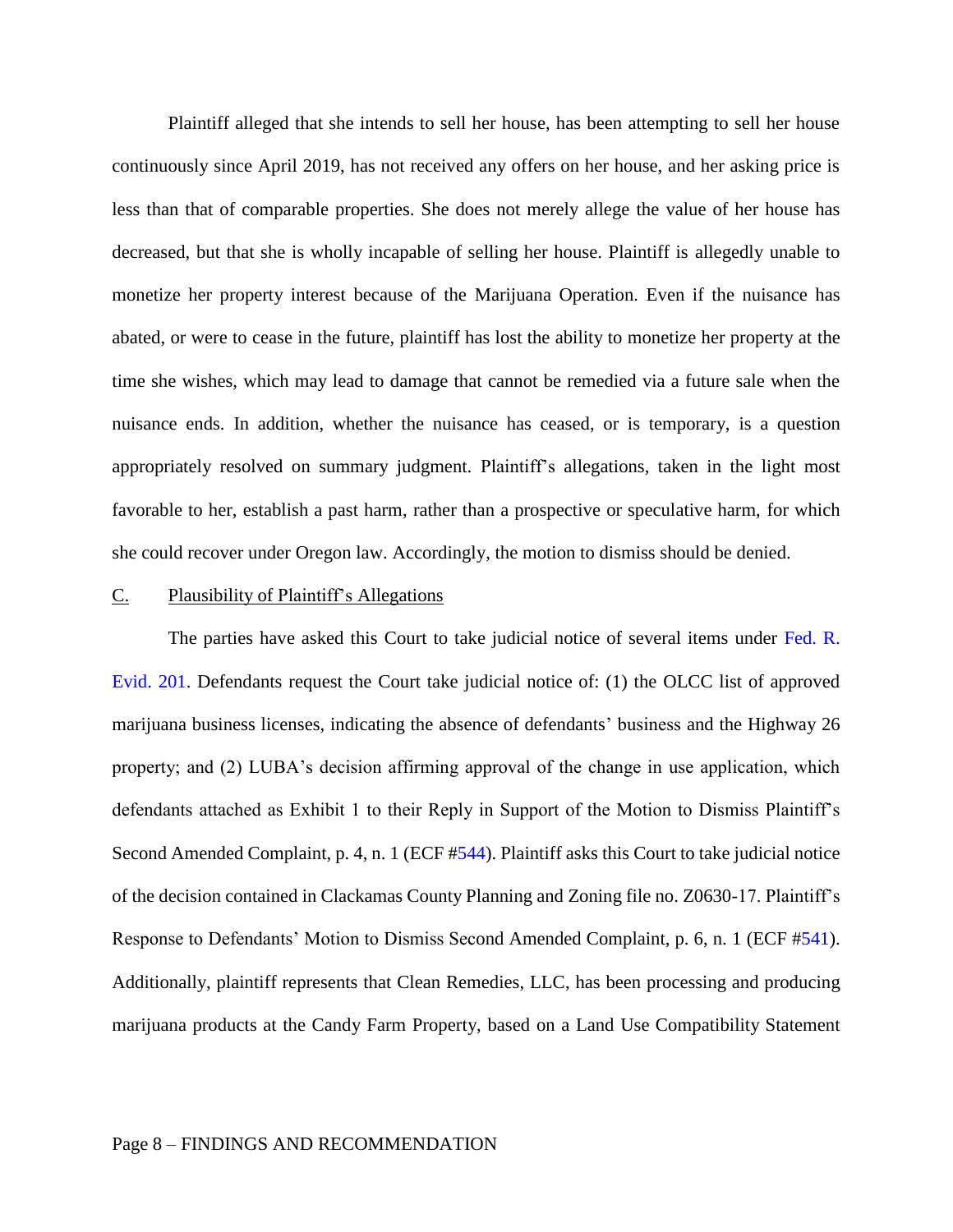plaintiff obtained through a FOIA request. Plaintiff's Supplemental Response in Opposition to Defendants' Motion to Dismiss (ECF  $#552$ ).<sup>1</sup>

Generally, a court may not consider materials not included in the pleadings in deciding a Rule 12 motion. [Fed. R. Civ. P. 12\(d\).](https://www.westlaw.com/Document/N96C8CD1043A111DC8D9EC9ECEEDEF2EE/View/FullText.html?transitionType=Default&contextData=(sc.Default)&VR=3.0&RS=da3.0) Nonetheless the court "may take judicial notice of matters of public record" and consider them without converting a [Rule 12](https://www.westlaw.com/Document/N96C8CD1043A111DC8D9EC9ECEEDEF2EE/View/FullText.html?transitionType=Default&contextData=(sc.Default)&VR=3.0&RS=da3.0) motion into one for summary judgment. [Lee v. City of Los Angeles, 250 F.3d 668, 688 \(9th Cir. 2001\)](https://www.westlaw.com/Document/I79e4564e79b111d9bf29e2067ad74e5b/View/FullText.html?transitionType=Default&contextData=(sc.Default)&VR=3.0&RS=da3.0&fragmentIdentifier=co_pp_sp_506_688) (internal quotation marks and citation omitted). Judicial notice is appropriate for records and "reports of administrative bodies." [Interstate Natural Gas Co. v. S. Cal. Gas Co., 209 F.2d 380, 385 \(9th Cir.](https://www.westlaw.com/Document/If9b974b38e7c11d9a707f4371c9c34f0/View/FullText.html?transitionType=Default&contextData=(sc.Default)&VR=3.0&RS=da3.0&fragmentIdentifier=co_pp_sp_350_385) 1953). Accordingly, the Court takes judicial notice of the requested items: LUBA No. 2019-075; OLCC Marijuana Business Licenses; Clackamas County Planning and Zoning file no. Z0630-17; and Clean Remedies Land Use Compatibility Statement, dated February 13, 2019. Additionally, the Court has previously taken judicial notice of Record Number Z0094-19. See Findings & Recommendations, p. 10 (ECF [#486\)](https://ecf.ord.uscourts.gov/doc1/15117125889).

Plaintiff asserts the neighboring Marijuana Operation has prevented and continues to prevent her from selling her property or even from receiving an offer. Defendants argue that, if this is indeed true, plaintiff is her own impediment to receiving offers and selling her property because of her opposition to the alteration in land use at the Candy Farm Property.<sup>2</sup>

To survive a motion to dismiss, plaintiff must make sufficient factual allegations to "nudg[e] [her] claims across the line from conceivable to plausible." [Bell Atl. Corp. v. Twombly,](https://www.westlaw.com/Document/Ib53eb62e07a011dcb035bac3a32ef289/View/FullText.html?transitionType=Default&contextData=(sc.Default)&VR=3.0&RS=da3.0&fragmentIdentifier=co_pp_sp_780_570) 

 $\overline{a}$ 

<sup>&</sup>lt;sup>1</sup> Plaintiff provided the Land Use Compatibility Statement as Exhibit B to her supplemental response (ECF [#553\)](https://ecf.ord.uscourts.gov/doc1/15117416200).

<sup>&</sup>lt;sup>2</sup> Plaintiff opposes the change in use of the Candy Farm to "a bakery and food processing business, shared commissary kitchens and food wholesaling and delivery." Plaintiff's Response to Defendants' Motion to Dismiss Second Amended Complaint, p. 5 (ECF [#541\)](https://ecf.ord.uscourts.gov/doc1/15117342252). Plaintiff contends such a change would have a greater adverse impact on the neighborhood and cause "even more difficulty in selling her property." Id. [at 6.](https://www.westlaw.com/Document/Ie8073fa5f74a11d9b386b232635db992/View/FullText.html?transitionType=Default&contextData=(sc.Default)&VR=3.0&RS=da3.0&fragmentIdentifier=co_pp_sp_641_6)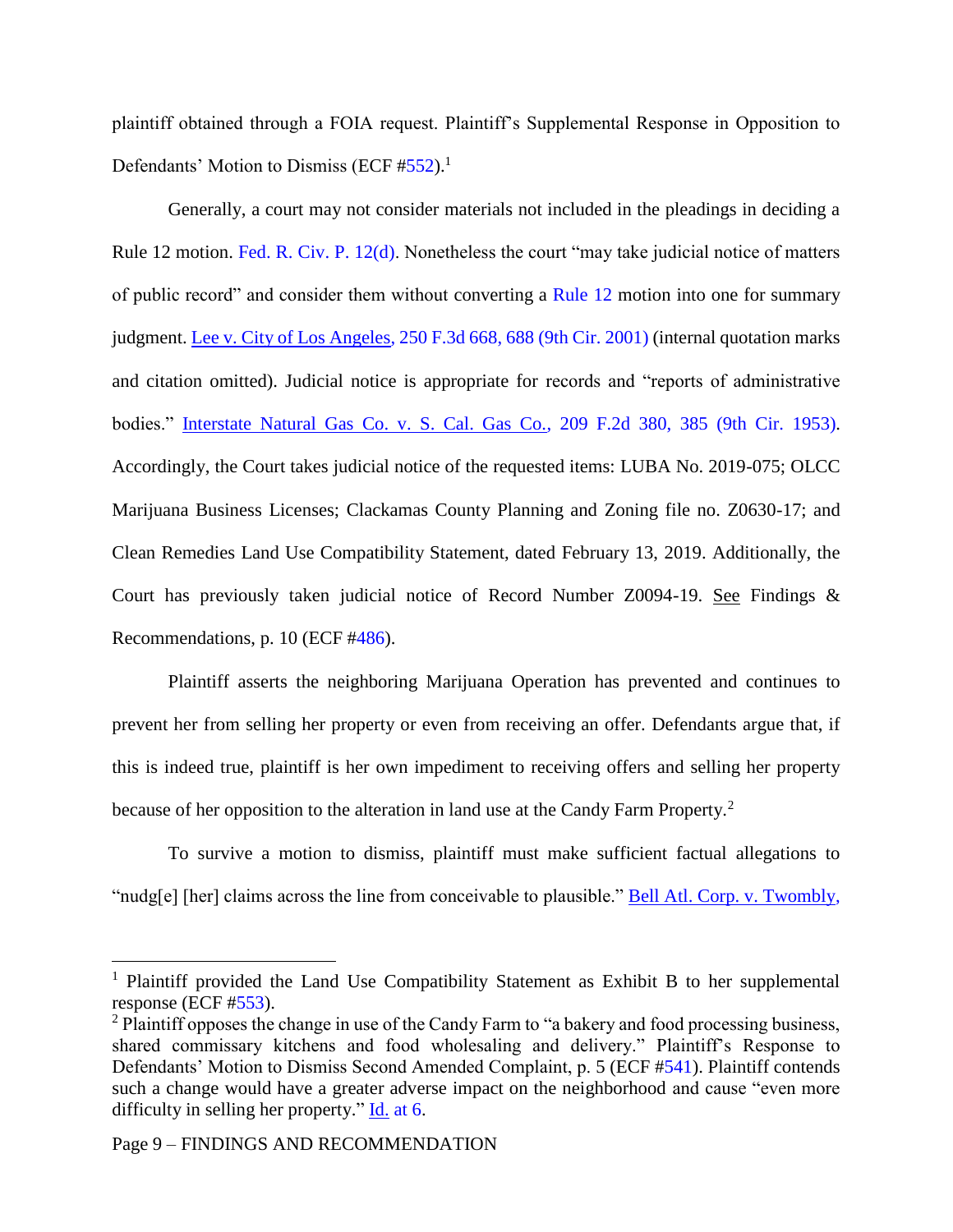[550 U.S. 544, 570 \(2007\);](https://www.westlaw.com/Document/Ib53eb62e07a011dcb035bac3a32ef289/View/FullText.html?transitionType=Default&contextData=(sc.Default)&VR=3.0&RS=da3.0&fragmentIdentifier=co_pp_sp_780_570) see [Eclectic Props. East, LLC v. Marcus & Millichap Co., 751 F.3d](https://www.westlaw.com/Document/Ia4a8b7d0d5ee11e39488c8f438320c70/View/FullText.html?transitionType=Default&contextData=(sc.Default)&VR=3.0&RS=da3.0&fragmentIdentifier=co_pp_sp_506_995)  [990, 995-97 \(9th Cir. 2014\)](https://www.westlaw.com/Document/Ia4a8b7d0d5ee11e39488c8f438320c70/View/FullText.html?transitionType=Default&contextData=(sc.Default)&VR=3.0&RS=da3.0&fragmentIdentifier=co_pp_sp_506_995) (discussing pleading standards in RICO claims).

Accepting plaintiff's allegations as true establishes that plaintiff has been attempting to sell her property since April 2019, her property has not sold, there is a smell of marijuana on her property that is heightened on warm days, she has reduced her asking price several times, and she has yet to receive even a single offer at any price, even though her asking price "is materially less than the sale prices of comparable properties not located next door to marijuana operations." Second Amended Complaint at ¶ 88 (ECF [#500\)](https://ecf.ord.uscourts.gov/doc1/15117217678).

Plaintiff alleges that another entity, Clean Remedies, LLC, has begun operating a marijuana production facility on the Candy Farm Property. That allegation provides some support for plaintiff's assertion that the Marijuana Operation has not abated. Coupled with the allegation that she continues to smell marijuana on her property, the Court could plausibly infer that the Marijuana Operation has not abated and is preventing plaintiff from selling her property.

The parties have extensively briefed the Court on their interpretations of the judicially noticeable records, however, even considering these records, plaintiff has sufficiently alleged conduct by the defendants that could constitute a RICO violation. These records are inconclusive on the issue of whether the Marijuana Operation has abated. Specifically, the judicially noticed records do not conclusively establish that the Marijuana Operation has been abated such that it is not plausible the damage (inability to sell) is not proximately caused by the alleged RICO violation (marijuana production). The Court is sympathetic to the issues raised by defendants; however, it is not appropriate for the Court to resolve these issues on a motion to dismiss. Accordingly, the motion to dismiss should be denied.

#### Page 10 – FINDINGS AND RECOMMENDATION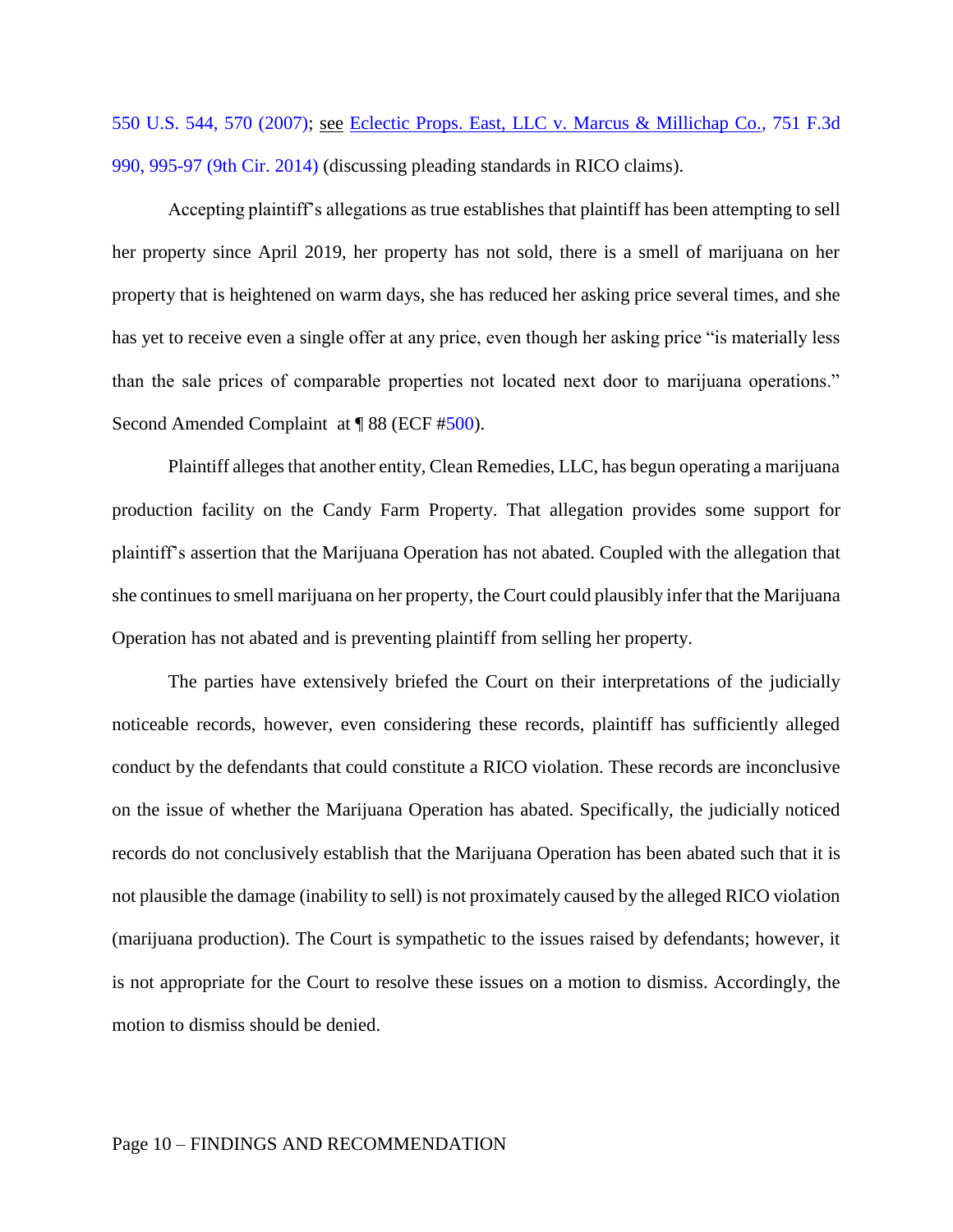# D. Causation

The N&A defendants raise an additional ground to dismiss the second amended complaint. N&A argues "Plaintiff's SAC does not even satisfy a threshold 'but for' causation analysis – beyond rank speculation/conjecture – much less the 'proximate cause' element – to support a RICO claim." N&A Defendant's joinder in motion to dismiss, p. 5 (ECF [#533\)](https://ecf.ord.uscourts.gov/doc1/15117311322).

"When a court evaluates a RICO claim for proximate causation, the central question it must ask is whether the alleged violation led directly to the plaintiff's injuries." Anza v. Ideal Steel [Supply Corp., 547 U.S. 451, 461 \(2006\).](https://www.westlaw.com/Document/I3411bfb2f2e211daa2529ff4f933adbe/View/FullText.html?transitionType=Default&contextData=(sc.Default)&VR=3.0&RS=da3.0&fragmentIdentifier=co_pp_sp_780_461) The Ninth Circuit has identified three factors to consider in a proximate cause analysis:

(1) whether there are more direct victims of the alleged wrongful conduct who can be counted on to vindicate the law as private attorneys general; (2) whether it will be difficult to ascertain the amount of the plaintiff's damages attributable to defendant's wrongful conduct; and (3) whether the courts will have to adopt complicated rules apportioning damages to obviate the risk of multiple recoveries.

[Ainsworth, 326 F. Supp. 3d at 1127](https://www.westlaw.com/Document/Icbf5f330a48111e8943bb2cb5f7224e8/View/FullText.html?transitionType=Default&contextData=(sc.Default)&VR=3.0&RS=da3.0&fragmentIdentifier=co_pp_sp_7903_1127) (quoting [Newcal Indus. Inc. v. Ikon Office Solution, 513 F.3d](https://www.westlaw.com/Document/Id67bc408c9d311dcb6a3a099756c05b7/View/FullText.html?transitionType=Default&contextData=(sc.Default)&VR=3.0&RS=da3.0&fragmentIdentifier=co_pp_sp_506_1055)  [1038, 1055 \(9th Cir. 2008\)\)](https://www.westlaw.com/Document/Id67bc408c9d311dcb6a3a099756c05b7/View/FullText.html?transitionType=Default&contextData=(sc.Default)&VR=3.0&RS=da3.0&fragmentIdentifier=co_pp_sp_506_1055). N&A Defendants provide no basis for this Court to conclude any of these factors weigh in their favor. There is no readily discernable, more direct victim of the alleged harm; defendants provide no reason to believe it will be difficult to ascertain the amount of damages attributed to their wrongful conduct; and nothing suggests the Court will have to adopt a complicated rule to avoid multiple recoveries. As alleged, the second amended complaint provides facts to plausibly infer that defendants' conduct causes plaintiff's property to remain unsold. At the very least, there are issues of fact surrounding the causation inquiry that are not appropriate for resolution on a motion to dismiss. Accordingly, the motion to dismiss should be denied.

# **CONCLUSION**

Defendants' motion to dismiss (ECF [#528\)](https://ecf.ord.uscourts.gov/doc1/15117308486) should be denied.